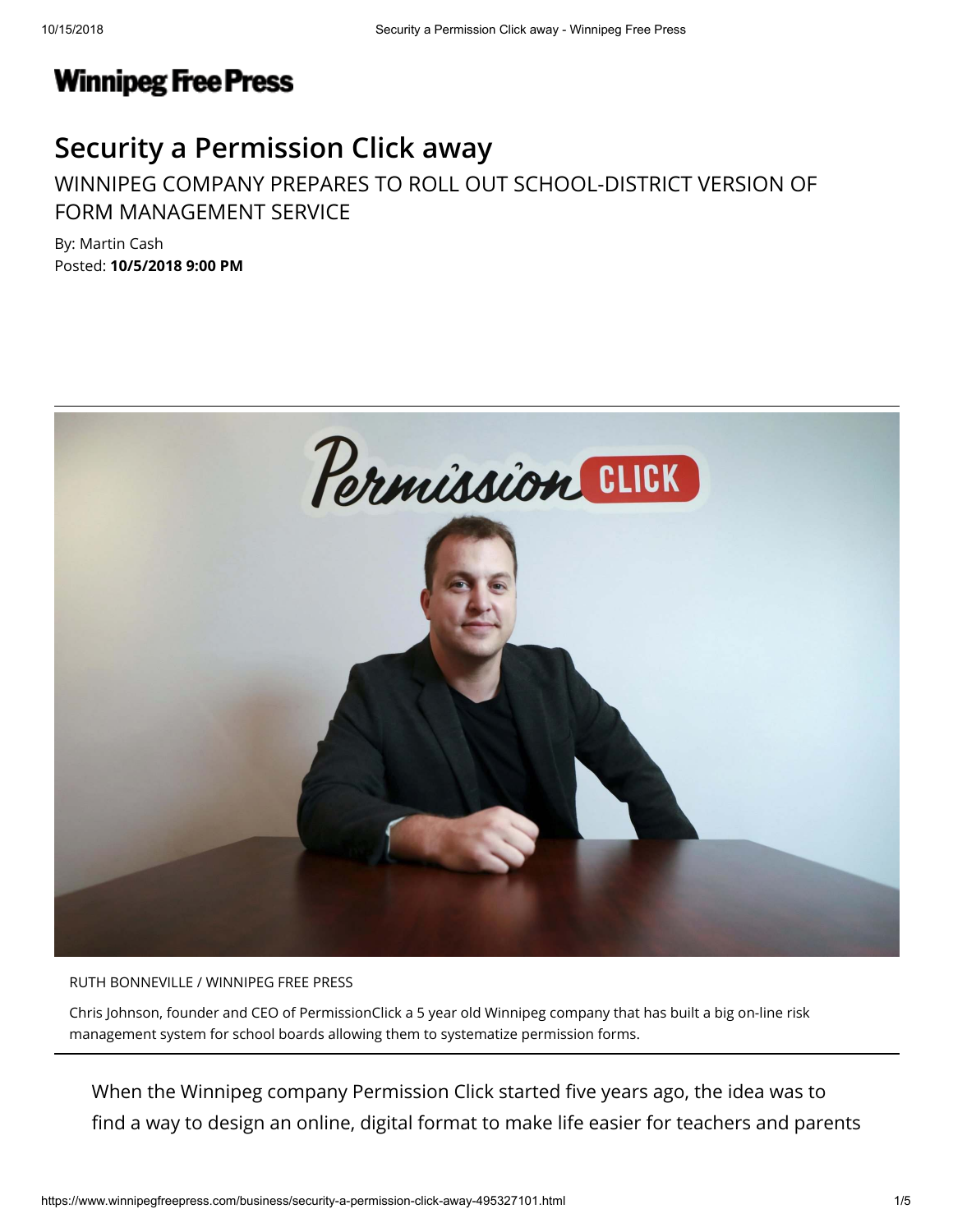by digitally replacing all those consent forms that kids previously stuffed in their knapsacks.

Now the company is about to officially roll out a massive school-district version of the platform that many believe is at the forefront of a digital transformation that could streamline the way school districts around the world communicate with their schools.



Wayne Glowacki / Winnipeg Free Press files

Curwin Friesen is chairman of Friesens Corporation, an investor in Permission Click, which he says created a solution for an unidentified need.

Organizations including the 587-school Toronto District School Board, Microsoft Canada and the Australian Scholarships Group are already firm believers in Permission Click.

The 15-person company operating out of Kelly House, the little red house on Innovation Alley, is in the process of doubling its workforce, attracting software developers from as far away as Brazil and establishing a sales force across Canada and the U.S.

Chris Johnson, 35, the founder and CEO of the company, said the road to get to where they're at now has been

fraught with challenges, like the time they finished a round of funding to scale up sales and then discovered it wasn't the schools, but the school divisions, that they really needed to be targeting.

Curwin Friesen, board chair of Friesens Corporation, an investor in Permission Click, said, "We realized this is bigger than was originally sketched out. School boards have a need that was previously unidentified and we had a solution... Now we were writing code with specific needs in mind as opposed to building something and then hoping someone had had a need."

After a few years in the market with a free product used by thousands of schools and community groups, the company had to go back to the drawing board.

But with the availability of technology such as robust cloud computing storage, Permission Click now has a platform that will do all the workflow mapping a school district needs. It will ensure that the right templates are used and the right approvals are obtained. And everything can be digitally stored for audit.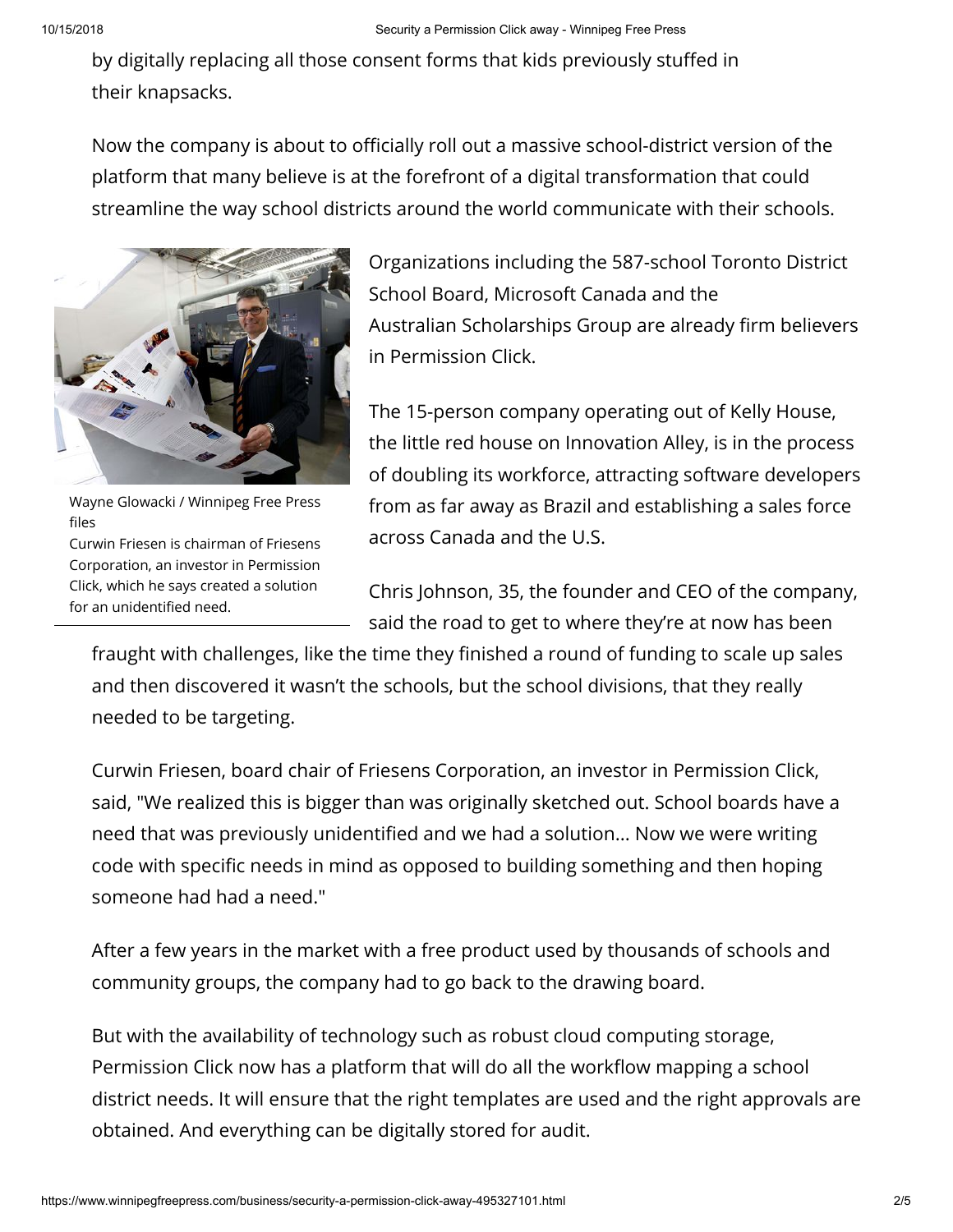The districts can be confident that their schools are consistently using the right policy.

"We're not a digital permission form company anymore," Johnson said. "We're a risktransference, liability-management tool, helping districts manage important liabilities."

Iain Riffel, assistant superintendent of program at Pembina Trails School Division, has been a Permission Click fan for close to five years. He said Pembina Trails was eager for a tool that would support and streamline policies to make sure that the schools were compliant, that everything was covered off related to safety and that the right people were seeing the right things at the right time.

"I don't see every field from every school, but if there is high-risk activity we are able now to vet them, for instance, through the phys-ed consultant in a paperless way," he said. "And if there IS a reason to see the details of a field trip, now we can."

There is some competition for Permission Click, including all sorts of free digital forms that can be found online, but Johnson and others believe the Winnipeg company has a solid lead in the market from a technology point of view.

Matthew Decker, who runs the office of youth, young adult and campus ministries at the Catholic Diocese of Dallas in Texas, uses Permission Click for a growing number of functions. He said digital documents are are a dime a dozen, but they are not safe or secure.

He said, "I cringe when I hear people say they use something like Google Docs for permission or some sort of legal signature. Because the person who creates the form can change the language whenever they want. Permission Click can be used as a legal document that cannot be altered. It captures the legal signature better than people realize and can't be alterable afterward."

It's the kind of solution the Australian Scholarships Group (ASG), a \$2.5-billion memberowned mutual organization, was looking for. The ASG invested in the company's last round of financing earlier this year and is now in the process of setting up its own sale force to start selling the service in Australia after a complex partnership deal was hammered out.

Also in the last year, in addition to signing on the Toronto District School Board ("the motherlode," Friesen said), Permission Click signed a key partnership with Microsoft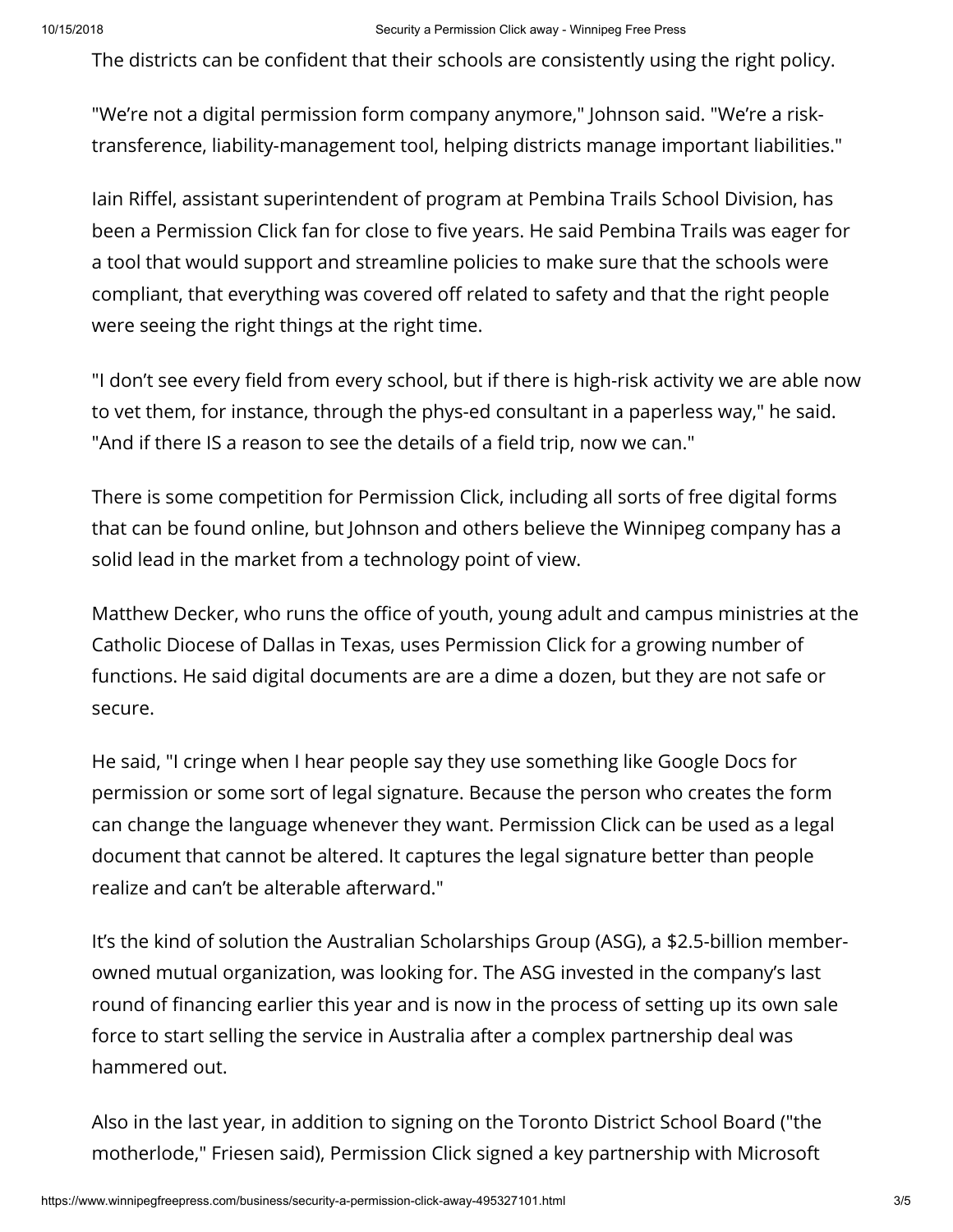Canada, allowing the small Winnipeg company to leverage the credibility of Microsoft, which is opening all sorts of doors. It is one of only 20 companies out of thousands of such partnerships that Microsoft is giving a priority push to.

Microsoft doesn't do that just because it wants to help a little company grow. It does it because it will help Microsoft grow. Permission Click uses the Microsoft Azure cloud platform; the more school divisions that use Permission Click's service, the more data storage business there is for Microsoft Azure.

Nancy Teodoro, education partner lead with Microsoft Canada, said, "We're very excited about the partnership. They have a very bright future ahead of them. The road map looks very promising. I'm super impressed with the people I have met. They have rock stars in terms of talent."

Johnson, who made a name for himself as one of the founders of AssentWorks and as an original board member of North Forge Technology Exchange, convinced fellow North Forge board member, Jerin Valel, the former director of digital at Bell MTS, to become Permission Click's product vice-president

Valel said that after running a large team of developers at Bell MTS, he knew the pitfalls and challenges and how to help a young company negotiate major partnerships like the ones with Microsoft and ASG.

"When I came on (less than a year ago) the company was launching into some real strategic discussions," he said. "The ASG deal means true global expansion. The company is growing at a crazy rate and I'm happy to help build something where people are going to be able to have very long careers."

Valel says he wants to be able to help Johnson and his team have the kind of success where "they can all drive Teslas."

The company has closed millions of dollars of contracts — still, Johnson has slept in airports "countless times" to avoid paying for hotels — but he's mostly looking forward to things like being able to hire a quality assurance professional so he won't have to keep taking everyone on his team away from their work whenever there is a new release.